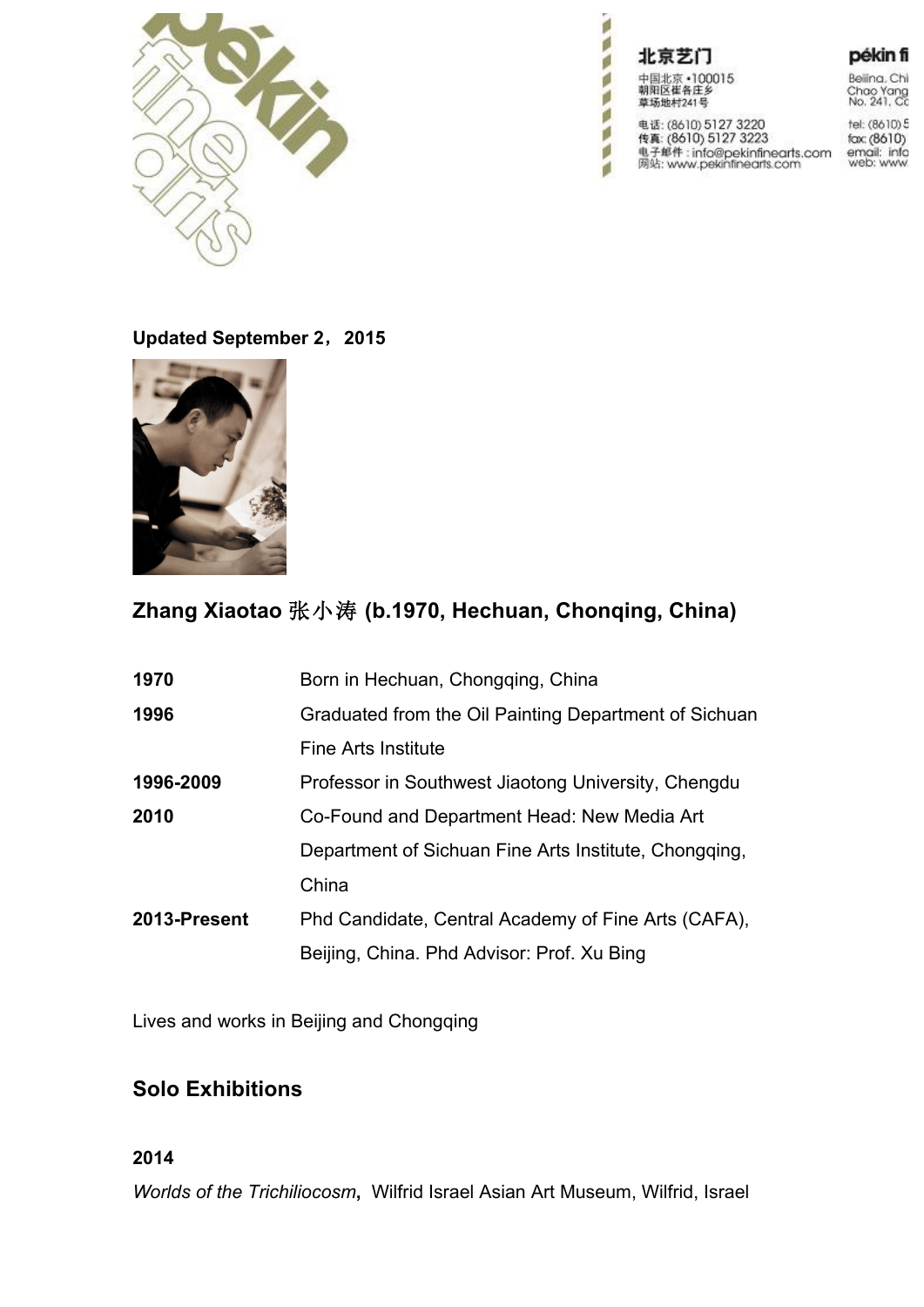

*P*é*kin Fine Arts, In The Realm of Microcosmic*, Beijing, China *Plum Flower Patterns,* White Box Art Center, 798 Art Factory District, Beijing, China *Empty Shadow*, Jin Ji Hu Art Museum, Suzhou, China

### **2013**

*Transition,* Museum Of Contemporary Art Chengdu, Chengdu, China

### **2012**

*Spiritual Encoding,* Kuandu Museum of Fine Arts*,* Taipei, China

#### **2011**

*Sakya,* White Box Museum of Art, 798 Art Factory District, Beijing, China

#### **2010**

*Epidemiology,* Guangdong Museum of Art, Guangzhou, China

## **2008**

*Microscopic Narration*, Iberia Center for Contemporary Art, 798 Art Factory District, Beijing, China

#### **2007**

*Rebirth,* Arthur M. Sackler Museum of Art and Archaeology of Beijing University, Beijing, China *Desires Without Limits,* Dolores de Sierra Galería de Arte, Madrid, Spain *Night,* Shanghai e-Arts Center, Shanghai, China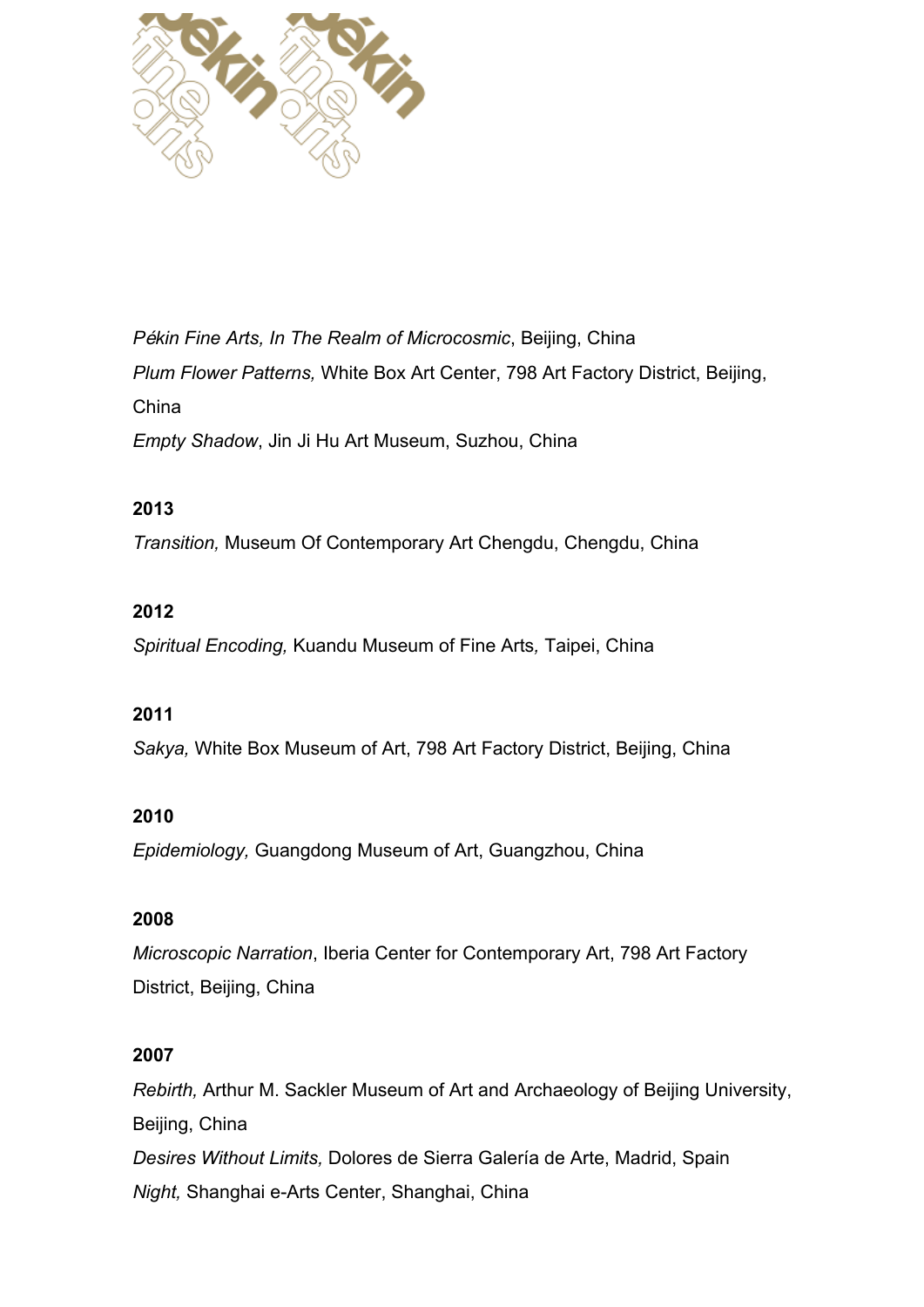

#### **2006**

*Beautiful Imbroglio*, He Xiangning Art Museum, Shenzhen, China

# **2005**

*Dreamscapes*, International Art Foundation 3.14, Bergen, Norway *Dream Factory* • *Rubbish Heap*, Tokyo Gallery, Japan *Dreamscapes*, M.K.Ciulionis National Museum of Art, Kaunas, Lithuania

## **2004**

*Dream Factory*﹒*Rubbish Heap*, Beijing Tokyo Art Projects, 798 Art Factory District, Beijing, China

# **2003**

*Materialistic Decay,* Akie Aricchi Art Contemporary Gallery, Paris, France

# **2002**

*Desire,* Kunst Akademie Muenster, Germany

#### **2001**

*Flowers in the Dream,* Tokyo Gallery, Japan

# **2000**

*Fabricated Images,* Oakland Pacific Bridge Gallery, U.S.A. *Joyful Time,* Gallery Akie Aricchi Art Contemporary, Paris, France *Joyful Time,* Gallery Hartmann, Munich, Germany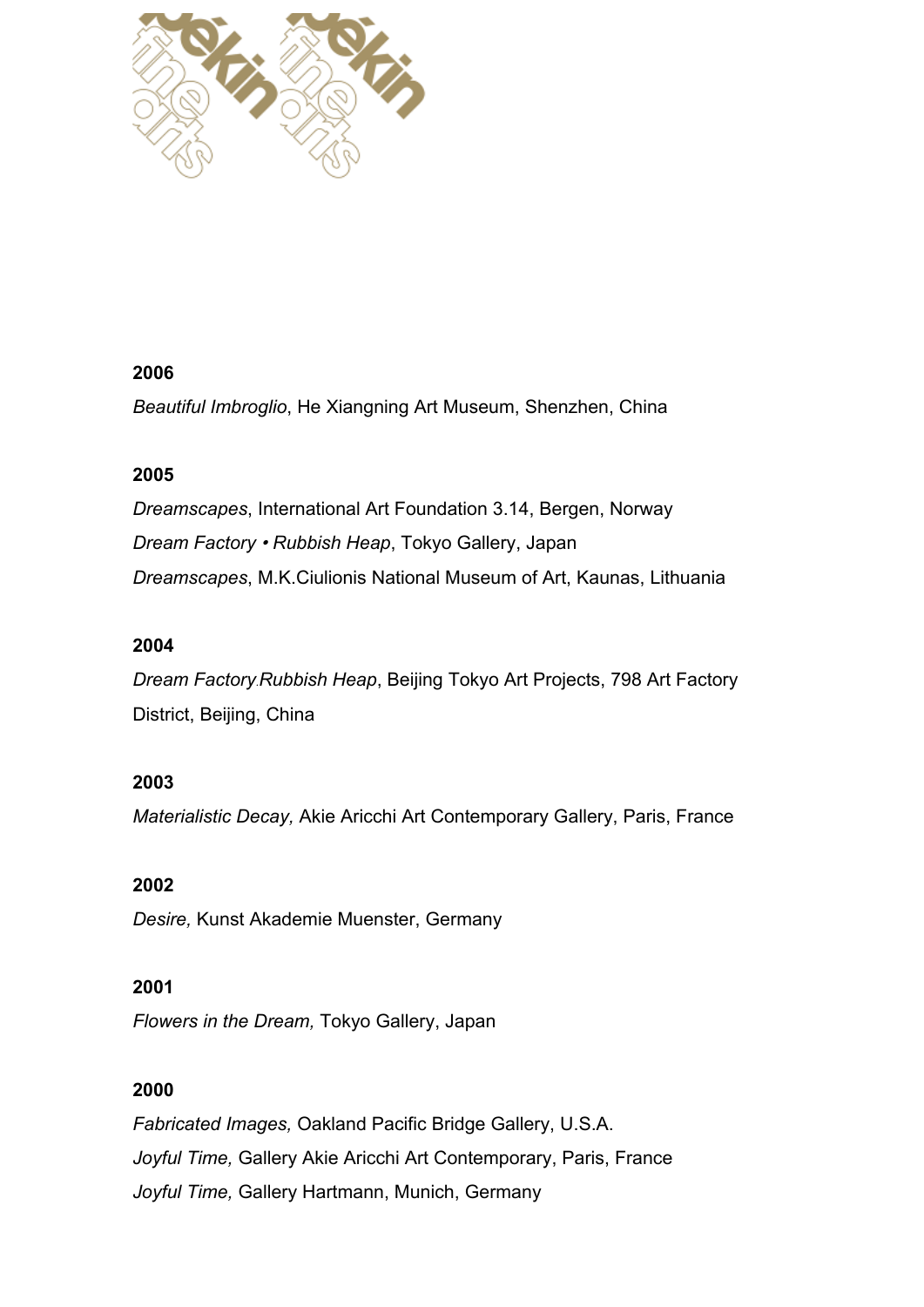

# **Group Exhibitions**

# **2015**

*Screen Play: Life In An Animated World:* Albright Knox Gallery, Buffalo, NY, USA *Robotic Future*, Minsheng Art Museum, Shanghai, China *Track of Thought In The Creation of Artworks*, United Art Museum, Wuhan, China 6<sup>th</sup> Moscow Biennale of Contemporary Art, Moscow, Russia *Contemporary Moves Forward: Invitational Group Exhibition*, Shanghai Mingyuan Art Museum, Shanghai, China *The 1st Edition of ChiangJiang International Photography & Video Biennale*, Chongqing, Sichuan, China *Asian New Media Art Festival*, Art Gallery of Chung-Ang University, Seoul, Korea *Joint Art Exhibition Of Nine Art Academies*, Jinshiwan Art Gallery, Shandong Province, China *Evolution & Co-Existence: New Reality Painting From China*, Fortezza da Basso, Florence, Italy *Biennale of the Moving Image 2015*, Central Academy of Fine Arts (CAFA) Museum, Beijing, China *Power of Education*, Shanghai Himalayas Museum, Shanghai, China *We Are Together* - *Chengdu Public Art 2015*, Chengdu Central Square, Chengdu City, Sichuan Province, China *Painting 20 x 20*, Poly Art Museum, Beijing, China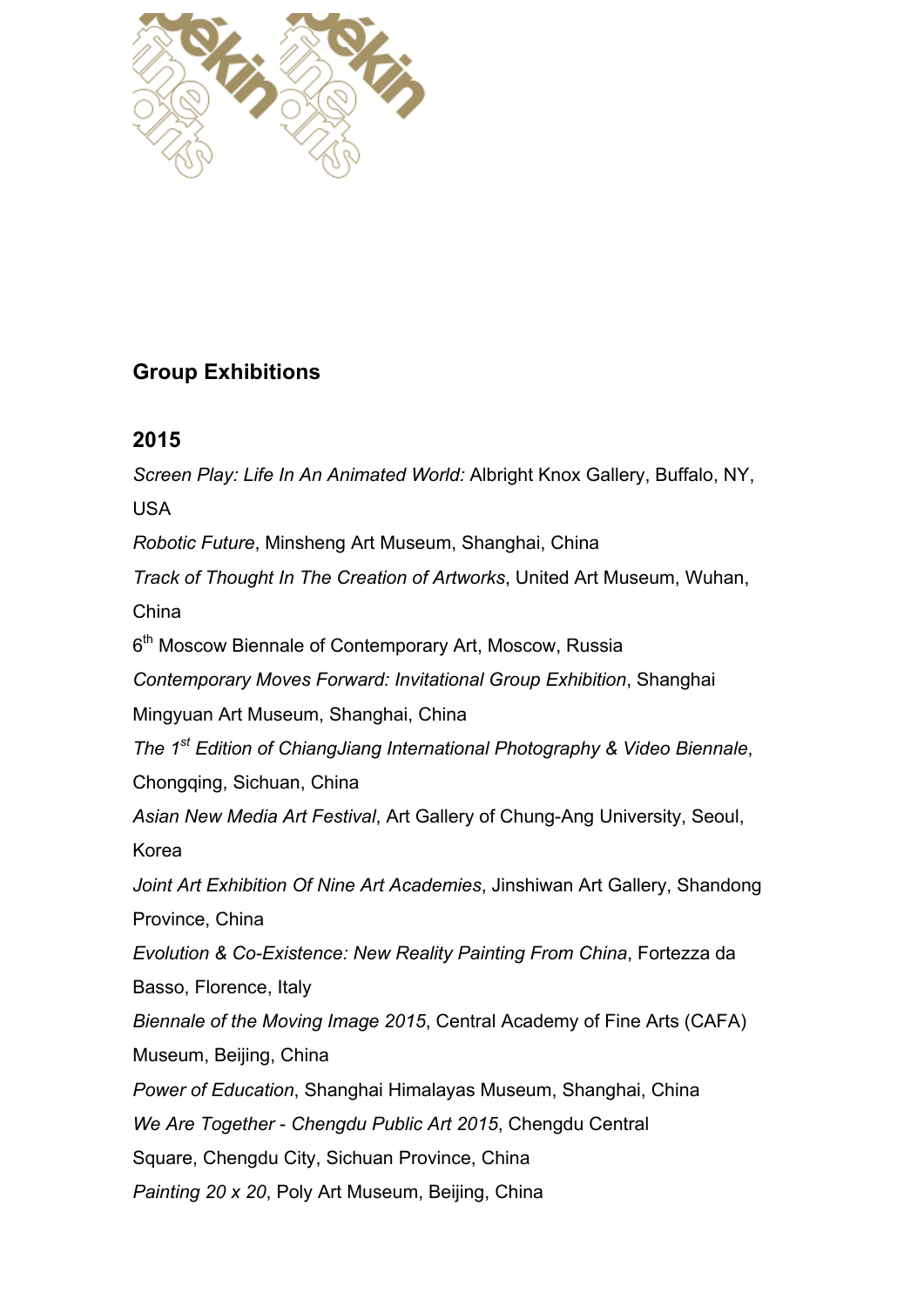

*A New Dynasty* – *Created In China*, ARoS Aarhus Art Museum, Aarhus, Denmark. *Imagined Communities*, Dodha Tibetan Art Space, Tibet, China

### **2014**

*Liquid Culture* - China & Korea New Media Art Exhibition, Seoul Museum of Art, Seoul, Korea *Lost Portrait*, Long Museum, Shanghai, China *Translated Concussion*, Chinese New Media Art Techniques and Practice Since 2000, Museum of Contemporary Art (MOCA), Chengdu, China *Community Scenery*, Narratives in Contemporary Art, Art Center of Jin Jiang Park, Chengdu, China *Art of Light,* Up To Art Space, Shanghai, China *The Visible and The Invisible*, *Video and Photography from China Today,* John and Mable Ringling Museum of Art, Florida, USA *China Arte Brazil - Contemporary Art of China Since 2000*, OCT Sao Paulo, Brazil *International Plastic Arts Exhibition and Seminar,* Art Gallery of Seoul University, Seoul, Korea *Meta-Spectacle* • *Multi - Logic of the Pictorial World*, Shijiazhuang Art Museum, Shijizhuang, China *Echo* – *Multidimensional Traditions of Chinese Contemporary Art Exhibition*, Union Art Museum, Wuhan, China *Echo* – *Multidimensional Traditions of Chinese Contemporary Art Exhibition*, Hamburg Art Museum, Hamburg, Germany *Experiment of Living,* DEZI Art Gallery, Beijing, China *Attitude-Contemporary Art Invitational Exhibition,* Beijing, China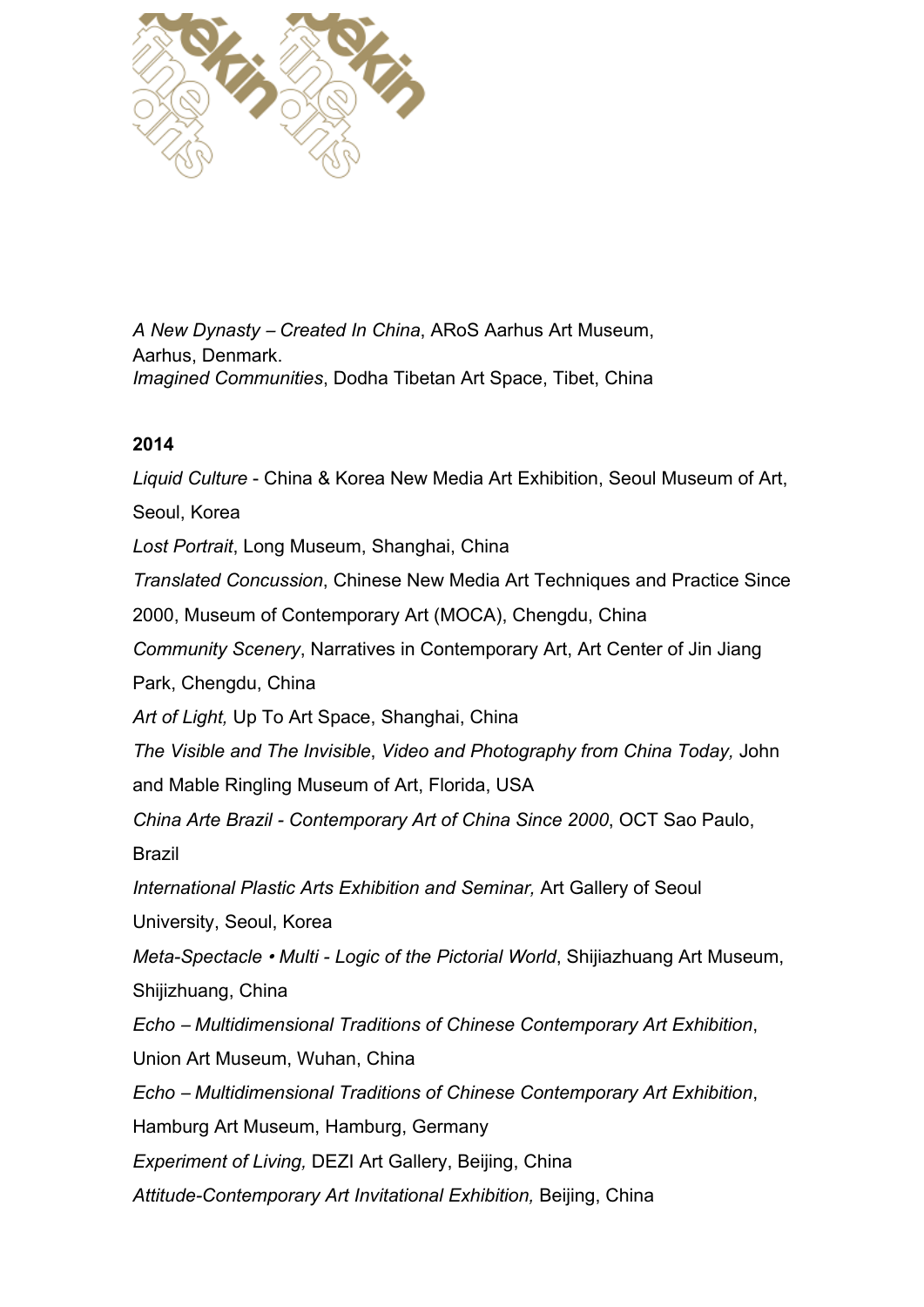

*Nanjing International Invitational Exhibition of Art,* Jiangsu Art Museum, Nanjing, China *China Pavilion at the 55th Venice Biennale,* Wenzhou Art Museum, Wenzhou China *I-start Luxetrown Children Art Festival,* A4 Contemporary Arts Center, Chengdu, China *The 12th National Art Exhibition, The Section of Experimental Art*, Today Art Museum, Beijing, China

### **2013**

*China Pavilion at the 55th Venice Biennale*, China National Pavilion, Arsenale, Venice, Italy *Pure Views: New Painting from China,* St. Monica Arts Center, Barcelona, Spain *Pieces*, Chengdu Blue Roof Art Gallery, Chengdu, China *The Garden of Forking Paths,* OCT Contemporary Art Terminal Shanghai, China *Shenzhen & Hong Kong Bi-city Biennale of Urbanism Architecture*, Shekou Pier, Shenzhen, China *From Painting to Animation*, New Media Arts Center of Sichuan Fine Arts Institute, Chongqing, China *Animation is a Layer of Skin,* Times International Arts Center, Guangzhou, China *Contemporary Art collection Exhibition*, He Xiangning Art Museum, Shenzhen, China *Homeland,* Chongqing Art Museum, Chongqing, China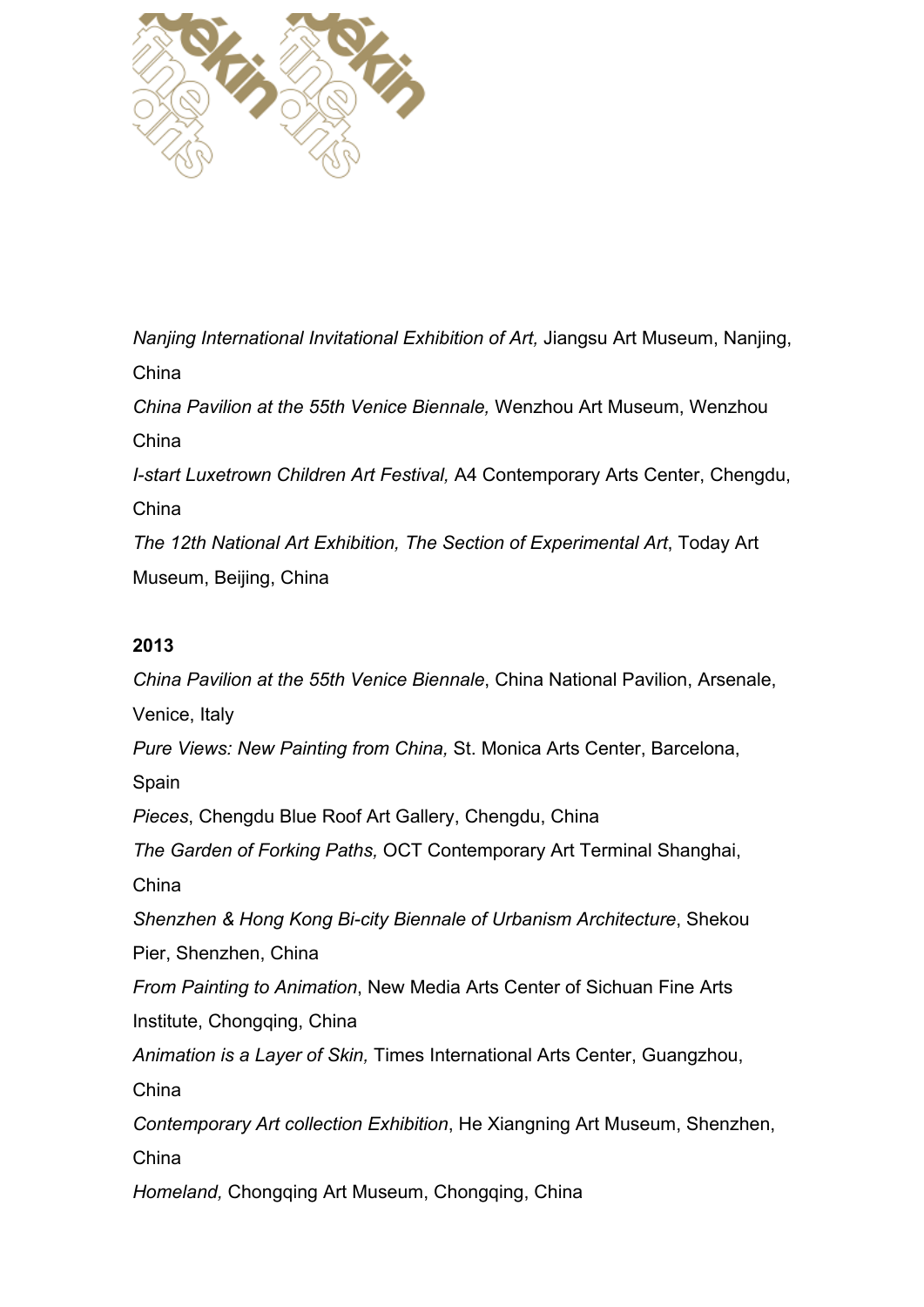

*China Contemporary Digital Art Exhibition,* Today Art Museum, Beijing, China *Exit*–*4th International Experimental Media Art Exhibition,* Guling Street Avant-Garde Theatre, Taipei, China *Echo*–*Chongqing Fine Arts since 1949*, Chongqing Art Museum, Chongqing, China *Mirror*–*Boundary: Video Art Exhibition,* Pereira Art Gallery, Colombo, Sri Lanka *Roots of Relation*–*China & Korea New Media Art Exhibition,* Songzhuang Art Museum, Beijing, China *Criss-Cross: Artworks of Young Chinese Contemporary Artists from Long Collection,* Long Museum, Shanghai, China

#### **2012**

*7th Asia Pacific Triennial of Contemporary Art*, Queensland Art Gallery, Queensland, Australia *Holland International Animation Film Festival,* Holland Animation Film *Foundation,* Amsterdam, the Netherlands *Israel International Animation Festival,* Tel Aviv Studios, Tel Aviv, Israel *Tokyo International Animation Festival,* Tokyo International Exhibition Center, Tokyo, Japan *The Third Nature: China*'*s Reconstruction*—*The 2nd Project Exhibition of 4th Guangzhou Triennial,* Guangdong Art Museum, Guangzhou, China *Sociological Landscape* – *1st Suzhou Jinjihu Biennale*, Suzhou Basel Contemporary Art Museum, Suzhou, China *Roaming the World*–*Zhang Xiaotao and Pierre Exhibition,* Chengdu Contemporary Art Museum, Chengdu, China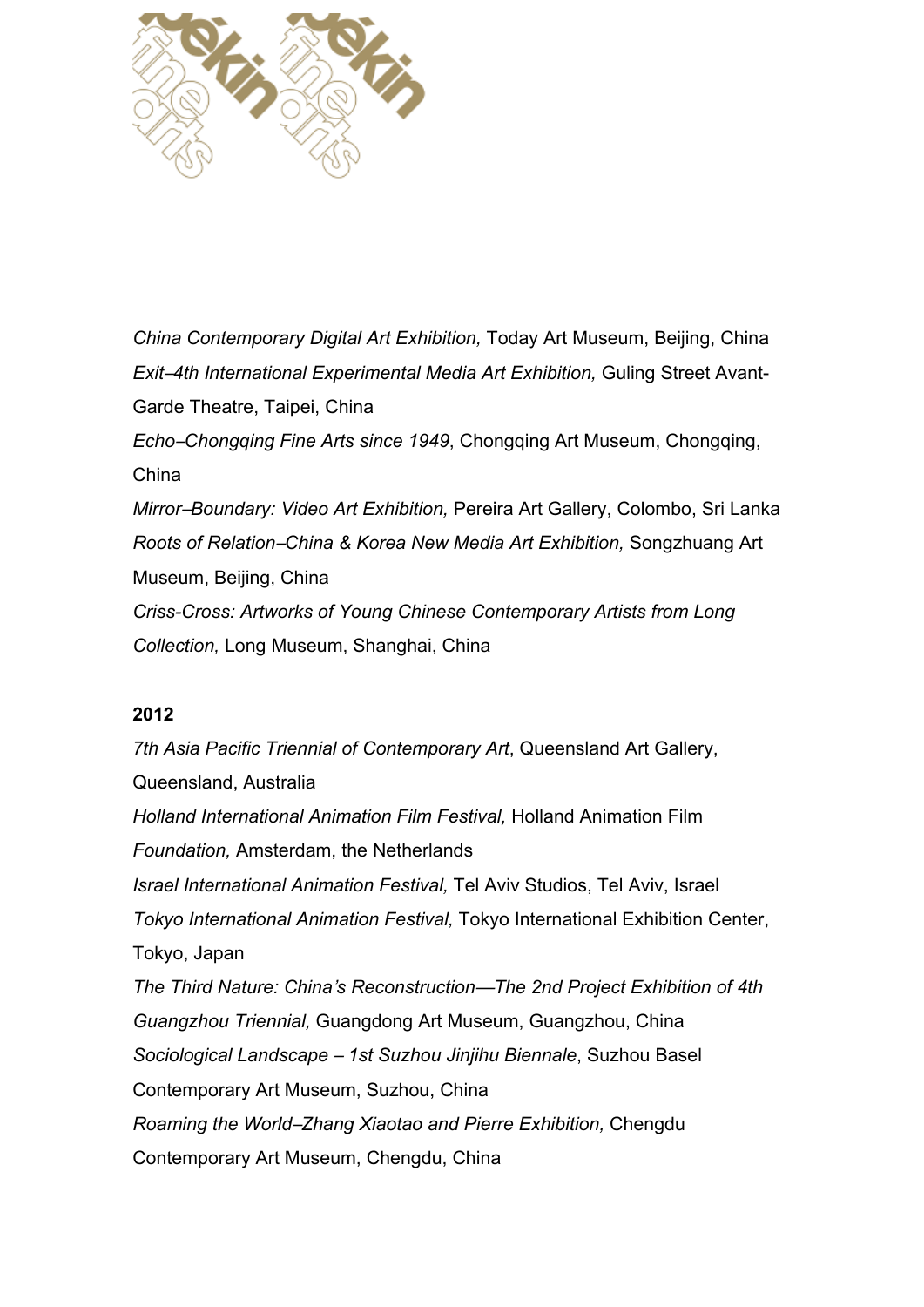

*Biology & Ecology Sino-Dutch Contemporary Art Exhibition*, Songzhuang Art Museum, Beijing, China *People and Things: Through Memory* — *Jinji Lake Art Museum*, Suzhou, China *The 1st China International (King Bonn) New Media Art Festival,* Shenzhen Media Group, Shenzhen, China *Creative Joy*—*Research Exhibition on Post-70s Artists,* Wuhan Art Gallery, Wuhan, China *Wisdom*—*Contemporary Famen Temple Buddhist Exhibition of China*, Xi'an Art Gallery, Xi'an, China *Inward Gazes*– *Performance Art Documenta of China 2012,* Macao Art Museum, Macao, China *The 6th Asian Youth Animation Contest*, Guiyang Golden Sun Convention and Exhibition Center, Guiyang, China *Magnanimity* – *Collection of Atypical Works by 21 Chinese Artists*, Whitebox Art Center, Beijing, China *Manila International Animation Festival,* Manila, Philippines *NOW! KOREA! CHINA! 2012! Sino-Korean Contemporary Art Exhibition,* Sky Art Gallery, Beijing, China *Vanishing Growth*, Himalayas Art Space, Chongqing, China *9th China Independent Film Annual Exhibition,* RCM Art Museum, Nanjing, China *Calling Wisdom*—*Works by Ma Yiping and his Students in 50 years*, Wenxuan Art Museum, Chengdu, China *Micro Salon 2012,* Tokyo Art Gallery, Tokyo, Japan *Creative Joy - Research Exhibition on Post-70s Artists,* Qingdao Art Gallery, Qingdao, China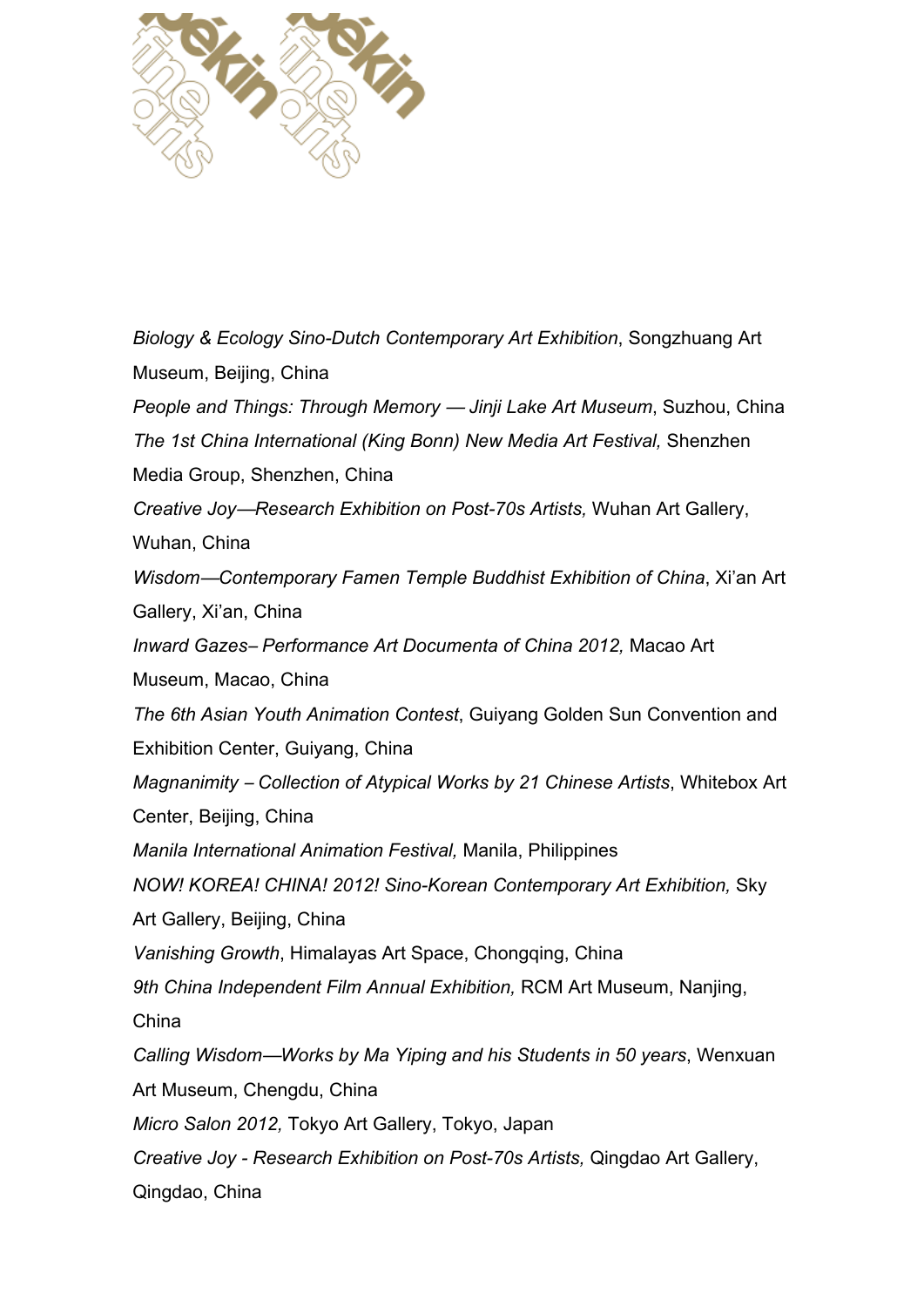

*Conceptual Renewal - A Brief History of Chinese Contemporary Photography Art,* Si Shang Art Museum, Beijing, China *1st Shenzhen Independent Animation Biennale,* OTC Loft, Shenzhen, China

#### **2011**

*Expression of Chinese Contemporary Art,* Today Art Museum, Beijing, China *Unable Absence: You should not miss it,* Wenxuan Art Museum, Chengdu, China *Chengdu Biennale,* Chengdu Contemporary Art Museum, Chengdu, China *World Printed Art Exhibition,* Haeinsa Temple, Seoul, Korean *New Age: Australia-China International New Media Arts Exhibition,* QUT Art Museum, Australia *Games,* Whitebox Art Center, Beijing, China *Relationship: New Chinese Construction Art,* Museum of Art for the XXI Century, Rome, Italy *New Age: Australia - China International New Media Arts Exhibition*, New Media Art Center of Sichuan Fine Arts Institute, Chongqing, China *Mysterious Self,* Veneto Visual Art Archives, Verona, Italy *The 5th Asian Youth Animation Contest,* Guiyang Golden Sun Exhibition Hall, Guiyang, China *Animpact - Seoul International Animation Festival,* Seoul Animation Art Center, Seoul, Korea *The Exhibition of Interdisciplinary Between New Media and Film*, New Media Art

Center of Sichuan Fine Arts Institute, Chongqing, China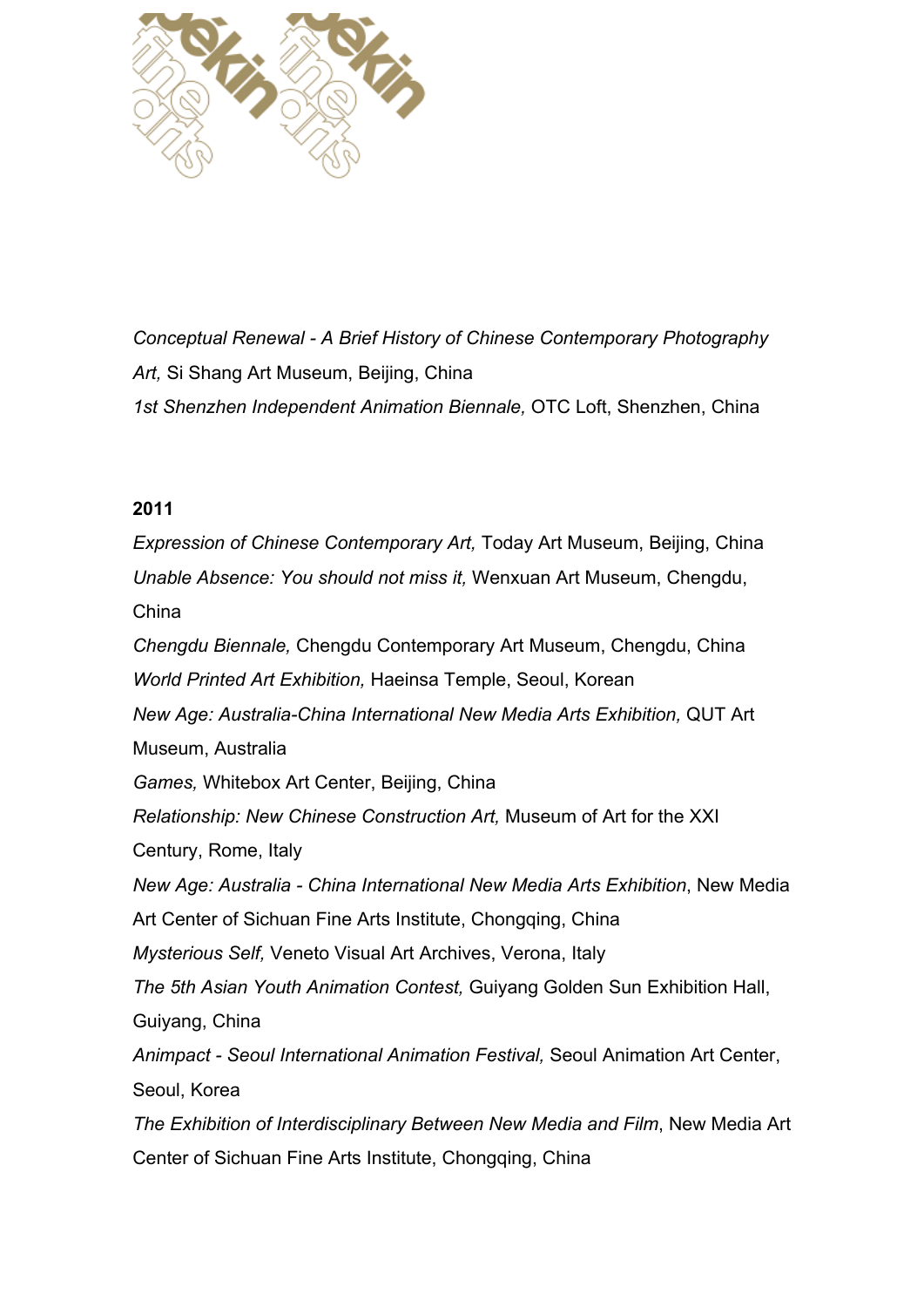

*Flowers of Chaos - China Animation Project in collaboration with Art Verona Fair*, Milan, Italy *15 Days Painting Project*, Whitebox Art Center, Beijing, China *Spectrum - China Independent Animation Project,* A4 Art Center, Chengdu, China

#### **2010**

*Material and Code: Disciplinary Crossings of Cinema Studies and New Media,* University of Chicago, Chicago, USA *Beijing Time,* Santiago de Compostela, Santiago, Spain *Reshaping History, China Art 2000-2009*, National Convention Center, Beijing, China *Vision: The Future That Encompasses the Past* — *Art Exchange Program between China and Taiwan,* Tina Keng Gallery, Taipei, Taiwan *Chinese Character*—*Contemporary Art Research Documenta,* True Color Museum, Suzhou, China *Heart* — *Forefront of Contemporary Architecture in China Exhibition*, Vitra Design Museum, Weimar, Germany *Arena: A Post Boom in Beijing*, Hazelhurst Regional Gallery and Arts Centre, Hazelhurst, Australia *Flower of Chaos*, Veneto Video Art Archive, Verona, Italy *The Big Bang,* White Rabbit Museum, Sydney, Australia *What is Art?* Beijing Times Art Gallery, Beijing, China *Digital Asia,* Xi'an Fine art Institute, Xi'an, China *Pure Views: China New Paintings,* Louise Blouin Foundation, London, UK *Nanjing Biennial,* Jiangsu Province New Art Museum, Nanjing, China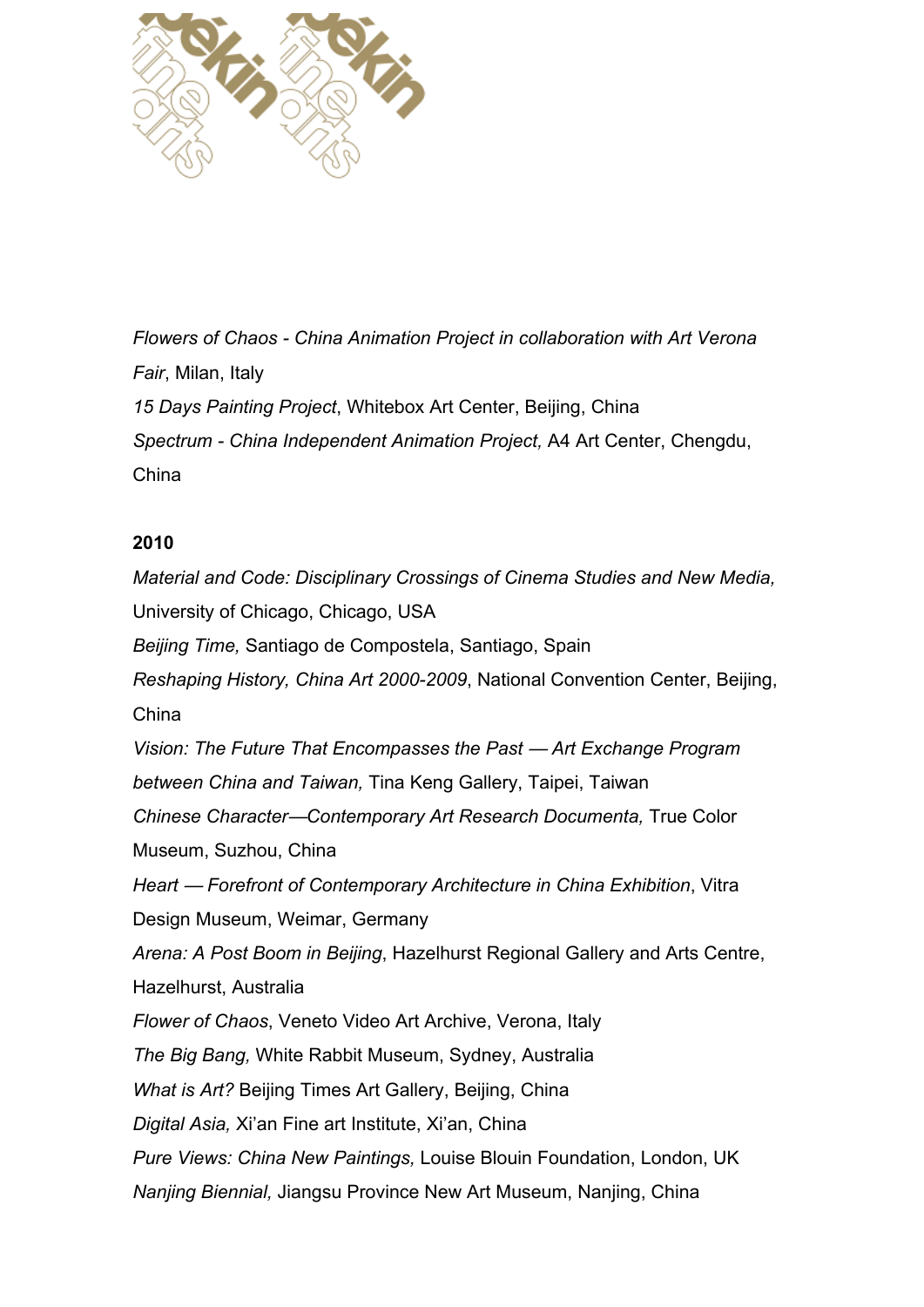

*2nd New Media Art Triennial of Beijing Film Academy,* Beijing China *4th Chongqing Folk Painting Exhibition*, Chongqing University, Chongqing, China

#### **2009**

*Beijing Time*, Casa Asia Matadero Madrid, Madrid, Spain *Heart* — *Forefront Exhibition of Contemporary Architecture in China*, CIVA, Brussels, Belgium *6th Independent Film Annual Exhibition*, RCM Art Museum, Nanjing, China *Ink Not Ink - Chinese Contemporary Ink Painting Exhibition*, Leonard Pearlstein Gallery, Drexel University, Philadelphia, USA *Sichuan School*, Japan-China Friendship Center, Tokyo, Japan *Ability- International New Media Art Exhibition,* CAFA Art Museum, Beijing, China *1st Chongqing Youth Art Biennial,* Chongqing International Convention and Exhibition Center, Chongqing, China *German - China Contemporary Art Exhibition,* Wuhan Museum, Wuhan, China *Public Space Reconstruction,* British Council and Chongqing Urban Planning Bureau, Chongqing, China *Beyond Globalization,* Beyond Art Space, Beijing, China *Ink Not Ink - Chinese Contemporary Ink Painting Exhibition*, The Royal Castle in Warsaw, Warsaw, Poland *3rd Asian Youth Animation Contest, Guiyang International Conference Center, Guiyang*, China *White Rabbit Collection from Chinese Contemporary Art,* White Rabbit Museum, Sydney, Australia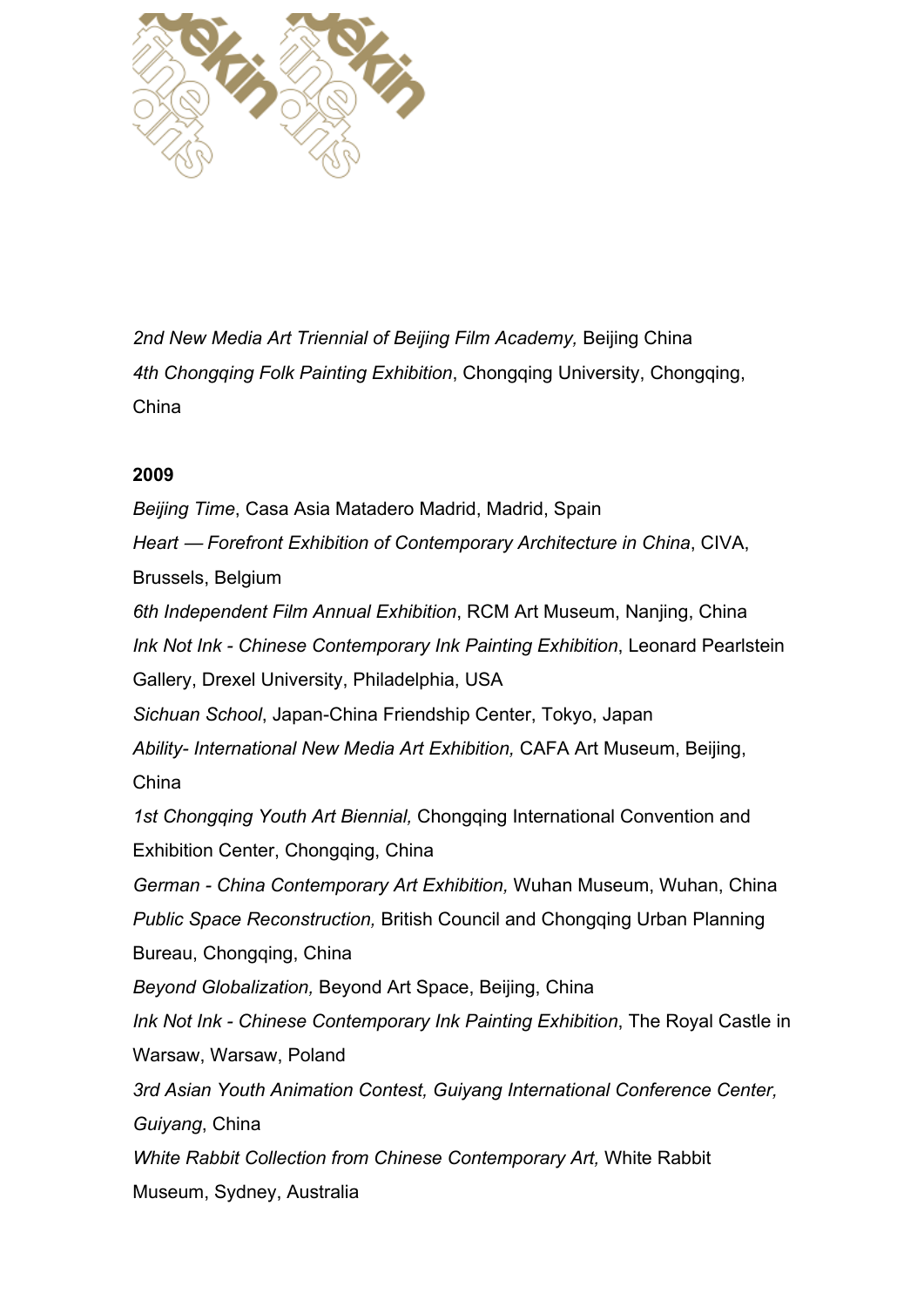

*4th Independent Film Exhibition,* Li Xianting Film Fund, Beijing, China *13th Microwave International New Media Arts Festival,* Hong Kong, Heritage Discovery Museum, Hong Kong, China *About Love? About War?* Stux Gallery, New York, USA Contemporary Art Rebirth of China, Palazzo Reale Museum, Milan, Italy

#### **2008**

*55 Days in Valencia,* Valencia Museum of Modern Art, Valencia, Spain *Transgressive Body,* TAPE Art Center, Berlin, Germany *Time-Lag,* the New Power of Chinese Contemporary Art, Magee Art Gallery, Spain *The Revolution Continues,* Saatchi Gallery, London, UK *Reflective Asia,* 3rd Nanjing Triennial Asia, Nanjing Museum, Nanjing, China *6th International Ink Painting Biennial of Shenzhen,* Shenzhen Museum, Shenzhen, China *People* • *History*–*Exhibition of Chinese Art in the 20th century*, Central Academy of Fine Arts, (CAFA) Art Museum, Beijing, China *RENDEZ* – *VOUS,* Marella Gallery, Beijing, China *SEMIOSIS,* China Square*,* New York, USA *From Head to Toe*, Stux Gallery, New York, USA *Poetic Realism*–*A Reinterpretation to South of Yangtze River,* Francisco Tomásy Valiente Art Center, Madrid, Spain *Intimate Trend,* Kuandu Museum of Fine Arts, Taipei, Taiwan *Free Fall*, Chen Linghui Contemporary Space, Beijing, China *Sichuan Movement,* National Museum of Indonesia, Jakarta, Indonesia *Paratissima 2008: The Off Event of Artissima,* San Salvario, Torino, Italy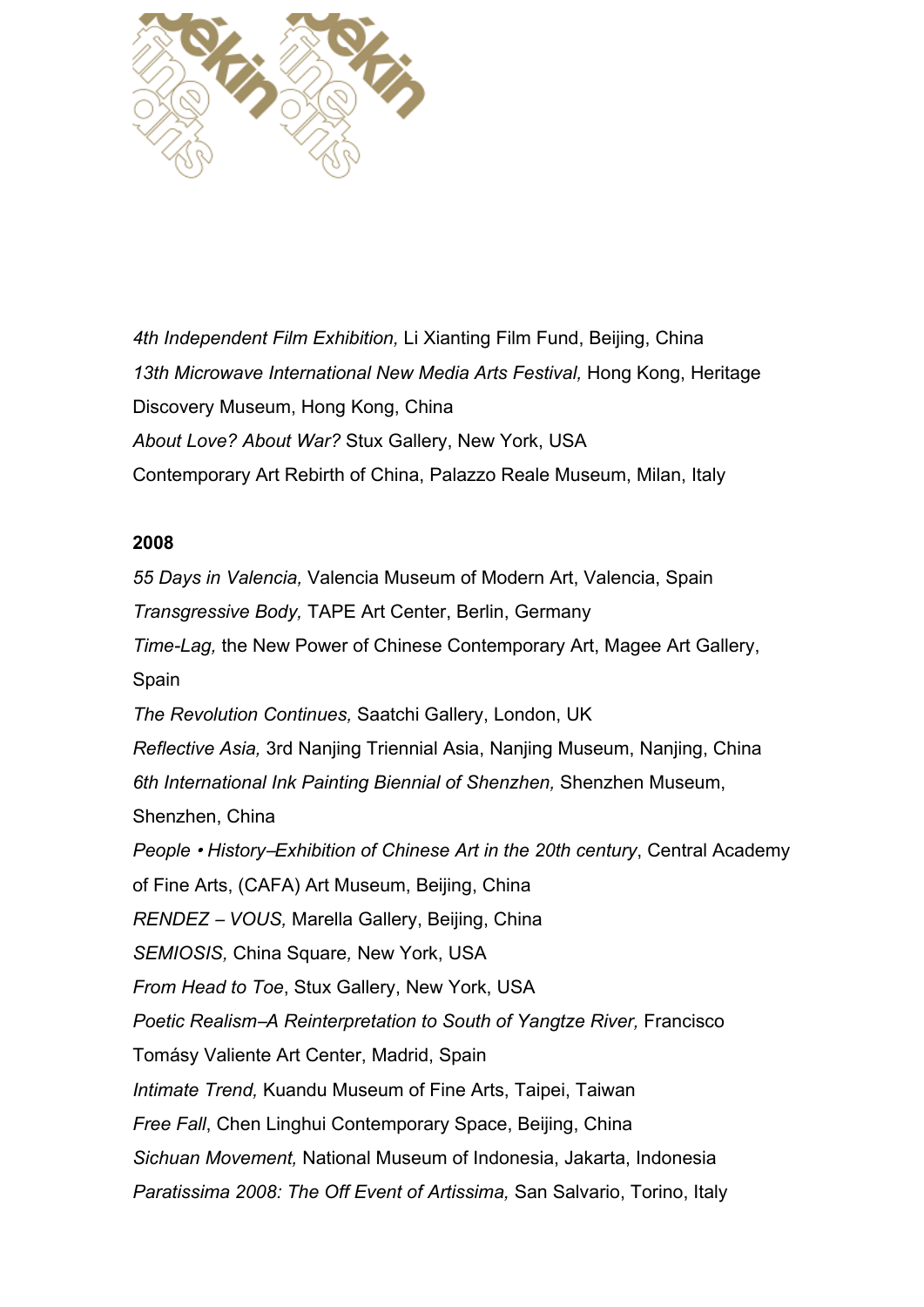

*Lovely blossoms and full moon,* YUZ Museum, Jakarta, Indonesia *The Supplemental History*, Guangdong Art Museum, Guangzhou, China

#### **2007**

*Starting from Southwest,* Guangdong Art Museum, Guangzhou, China *Chinese Whisper,* Osage Kwun Tong, Hong Kong, China *3 Languages and 3 Colors,* UM Gallery, Seoul, Korea *3rd Guiyang Art Biennale,* Guiyang Art Museum, Guiyang, China *From New Figurative Image to New Painting,* Tang Contemporary Art, Beijing, China *The Art of Seduction*—*From Egon Schiele to Andy Warhol,* Minoritenkloster Tulln, Tulln an der Donau, Austria *Alteration of Vision,* Tang Contemporary Art, Bangkok, Thailand *China Now,* Cobra Museum of Modern Art, Amsterdam, Netherland *Wild Beasts,* Mook Gallery of Contemporary Art, Beijing, China *Floating*–*New Generation Art in China,* National Museum of Contemporary Art, Seoul, Korea *Transparence,* Tibet Art Museum, Lhasa, China *Works in Progress*, Beijing Tokyo Art Project*,* Beijing, China *Beyond of Image - China New Painting*, Shanghai Art Museum, Shanghai, China *Interpret Shenzhen*, Shenzhen Art Museum, Shenzhen, China

#### **2006**

*Itinerant Entertainers,* Tilton Gallery, New York, USA *City Skin,* Shenzhen Art Museum, Shenzhen, China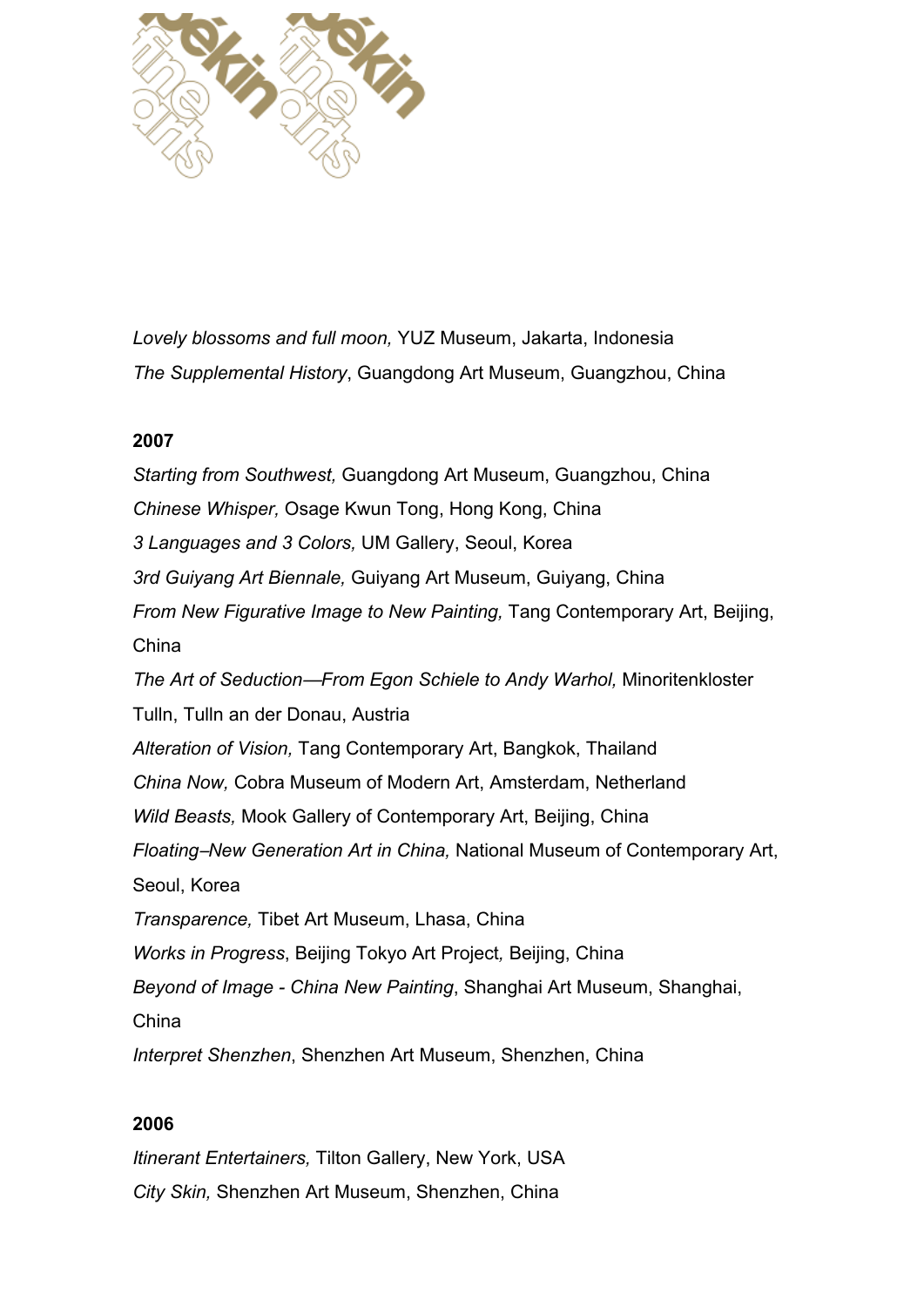

*Internal Injuries*, Marella Arte Contemporanea, Beijing, China *Poetic Realism: A Reinterpretation to South of the Yangtze River,* RCM Art Museum, Nanjing, China *Enchanting Images of the Changing World,* Sammlung Essl Museum, Vienna, Austria *The Truth Mingled with the False,* Heyri Art Foundation, Seoul, Korea *Fitment OCAT,* OCAT Contemporary Art Center, Shenzhen, China *Beyond Dimension,* Nanjing Square Gallery of Contemporary Art, Nanjing, China *The Road Map 2,* Beijing Tokyo Art Project, Beijing, China *Varied Images,* Shanghai Art Museum, Shanghai, China

#### **2005**

*China Contemporary Painting,* Fondazione Cassa Di Risparmioin Bologna, Bologna, Italy *Live in Chengdu,* Modern Art Museum, Chengdu, China 2nd Prague Biennale, Prague, Czech *2nd Triennial of Chinese Arts*, Nanjing Art Museum, Nanjing, China *Conceptual Art - Exhibition of Chinese Contemporary Paintings,* Tap Sea Gallery, Macao, China *2nd Chengdu Biennial,* Modern Art Gallery, Chengdu, China *The Road Map*, 798 Space, Beijing, China *Chinese Contemporary Young Art,* HangART-7, Salzburg, Austria City Skin, Tap Sea Gallery, Macao, China *Chinese Contemporary Painting,* Palazzo Bricherasio Museum, Torino, Italy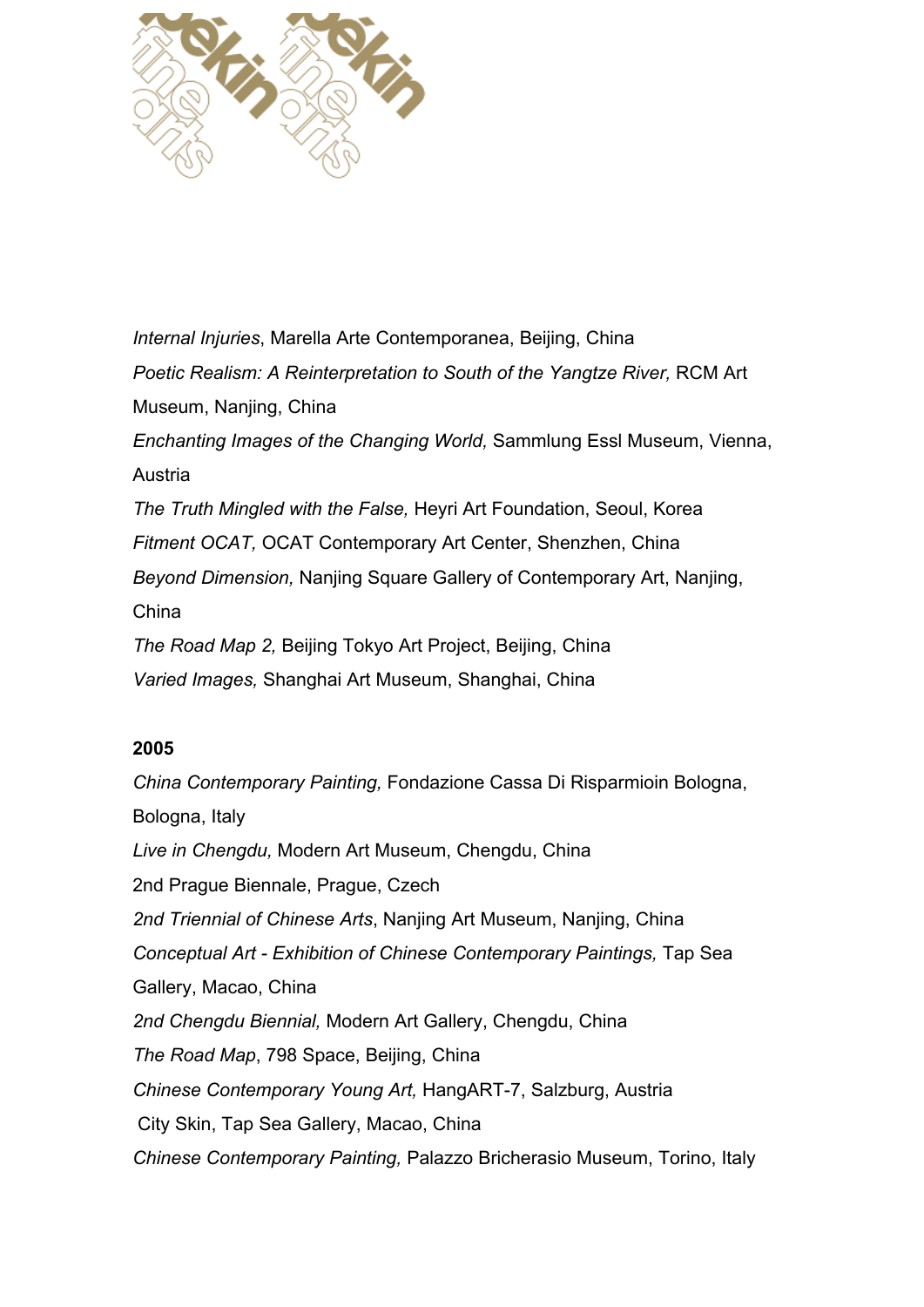

#### **2004**

*Forbidden Senses? - Sensuality in Contemporary Chinese Art,* Espace Culturel Francois Mitterand*,* Perigueux, France *China Today Painting,* Infeld-Haus der Kulturen*,* Vienna, Austria *China*'*s Photographic Painting,* Art Seasons Gallery, Beijing, China *Asian Factory,* Galleria d'Arte Modema, Bologna, Italy *Hua Jia Di,* Art Seasons Gallery, Beijing, China *New Perspectives in Chinese Painting,* Marella Arte Contemporanea, Milano, Italy *Artificial Happiness,* RMIT Museum Melbourne, Melbourne, Australia *Live in Chengdu*, Shenzhen Art Museum, Shenzhen, China *Exhibition of Nominates for Art Documentation*, Art Document Center, Wuhan, China

#### **2003**

*3rd National Exhibition of Oil Painting,* National Art Gallery, Beijing, China Made Happiness, Jiang Art Center Beijing, Beijing, China *Left Hand and Right Hand. Sino - German Exhibition of Contemporary Art,* Beijing 798 Space, Beijing, China *China*'*s Photographic Painting*, Beijing Normal University, Beijing, China *Jigsaw Puzzle of Asia,* Hong Kong Art Museum, Hong Kong, China *Illusion,* Guangdong Art Museum, Guangdong, China *Image of image,* Shenzhen Art Museum, Shenzhen, China *Links Between Two Points*, Tokyo Gallery, Tokyo, Japan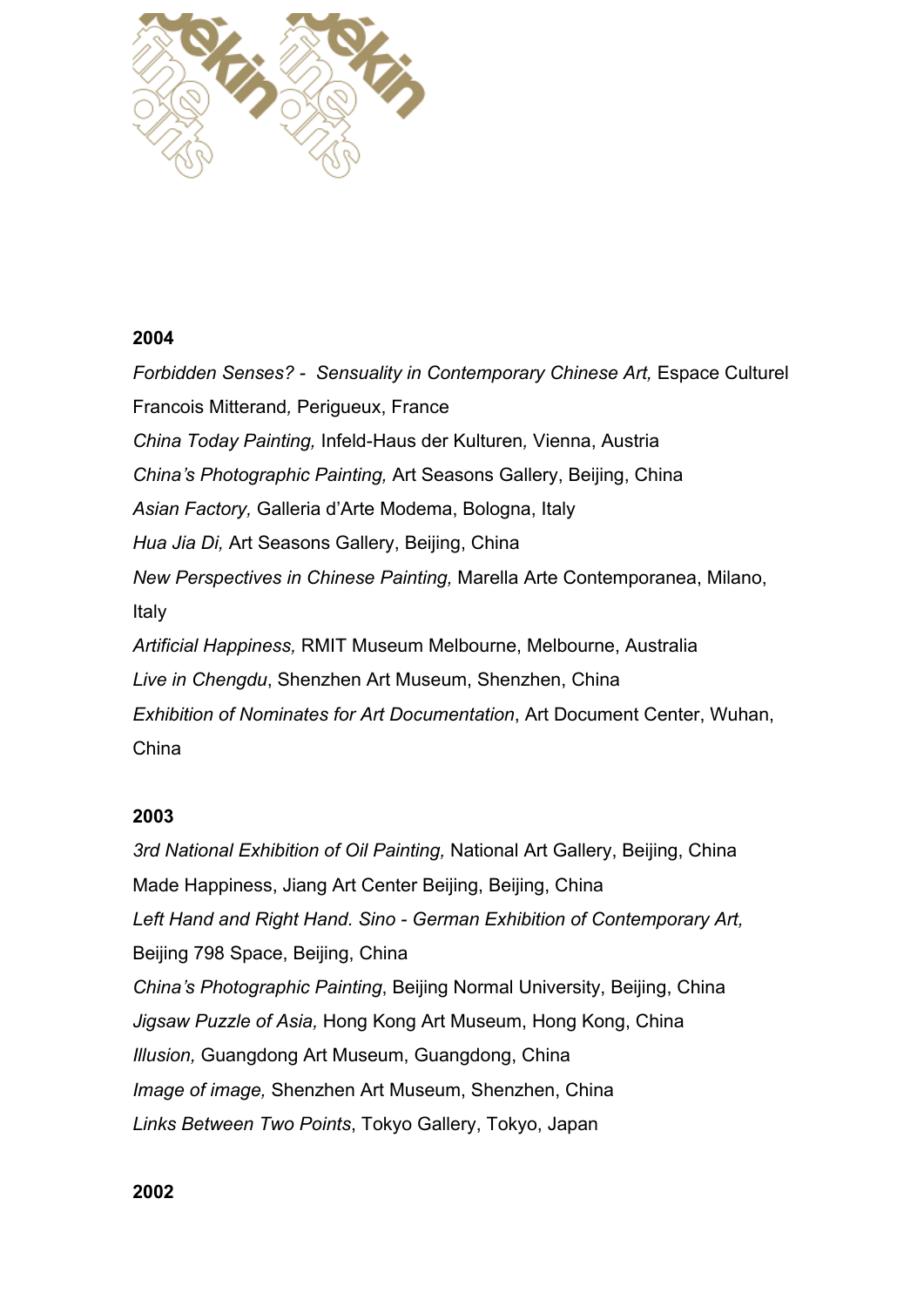

*Dream - Chinese Contemporary Art,* Centre for Chinese Contemporary Art, Manchester, United Kingdom *Korean Contemporary Art Festival,* Seoul Art Center, Seoul, Korean *Triennial of Chinese Arts,* Guangzhou Art Museum, Guangzhou, China *Beijing Ukiyoe,* Beijing Tokyo Art Project, Beijing, China

#### **2001**

*Up-Down-Right-Left*, Feminism and More, Modern Art Museum, Chengdu, China *Reshuffle - Contemporary Chinese Art Show,* Shenzhen Sculpture Institute, Shenzhen, China *Mythology of China,* Yidian Gallery, Shanghai, China *Dream - Chinese Contemporary Art*, Atlantic Foundation, London, United Kingdom *UK Youth in Transition,* He Xiangning Art Museum, Shenzhen, China

#### **2000**

*Time of Reviving - Contemporary Art Exhibition of China 2000,* Upriver Gallery, Chengdu, China *Nanjing Contemporary International Art Exhibition 2000*, Jiangsu Province Art Museum, Nanjing, China *Between Dreams and Picturesque Meaning - Arts in Vienna 1900 to 2000,* Cappenberg Castle, Cappenberg, Germany

#### **1999**

*1999,* Upriver Gallery, Chengdu, China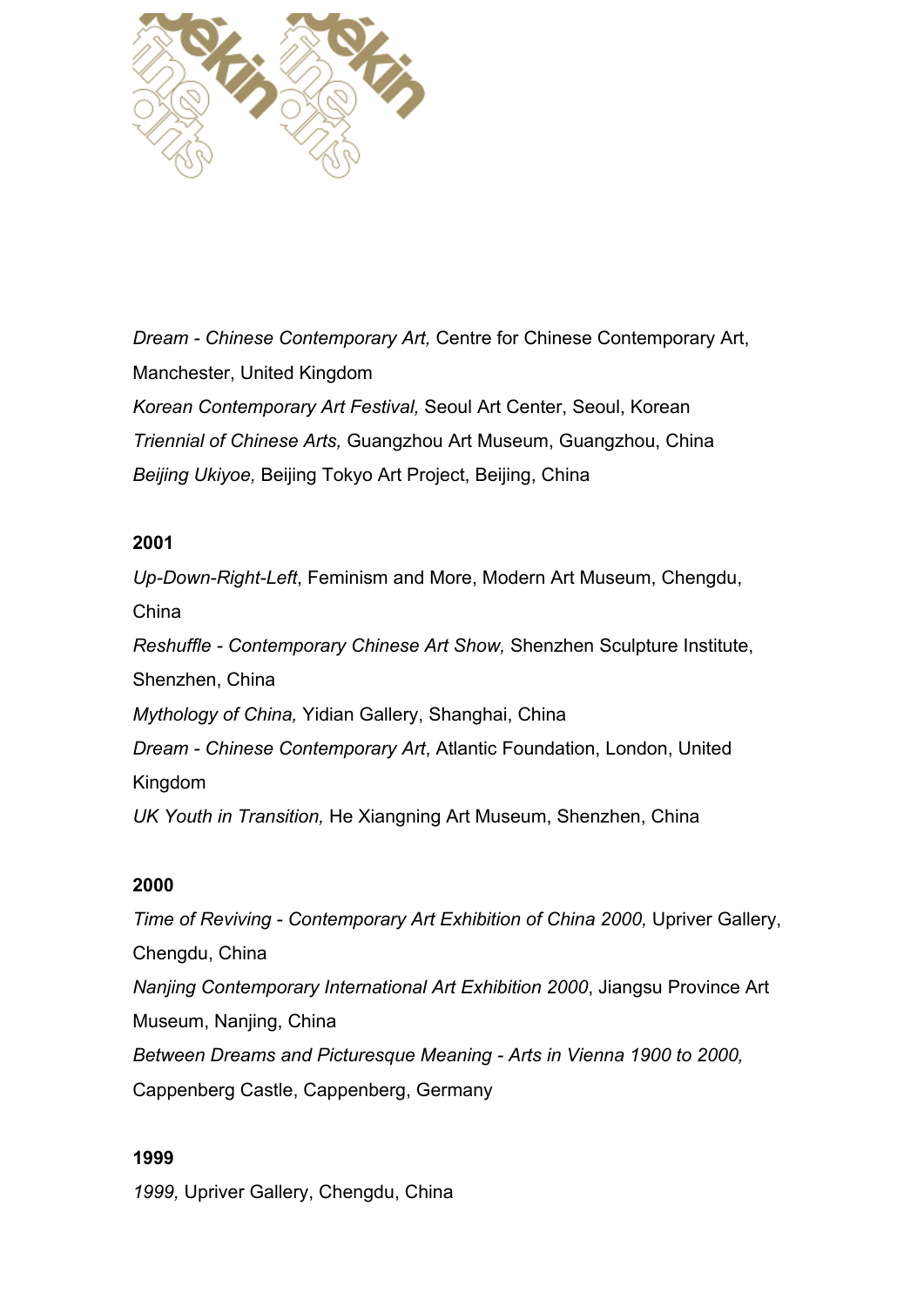

# **1997**

*Urban Personality and Contemporary Art,* Southwest Jiaotong University,

Chengdu, China

# **1996**

*Personal Experience,* Art Gallery of Sichuan Fine Arts Institute, Chongqing, China

# **Awards**

# **2012**

The Best Technology Award of Asian Youth Animation Contest 2012, Guiyang, China

# **2011**

The Best Technology Award of Asian Youth Animation Contest 2011, Guiyang, China

# **2010**

Nomination of Reshaping History: China Art 2000-2009, Beijing, China

2009 Prize of Excellent Works of Chongqing Youth Art Biennial, Chongqing,

China

# **2008**

Young Artists Award of 2nd Critics Annual Exhibition, Beijing, China

# **1996**

1st Prize of Mei Yuan Cup, Lu Xun Academy of Fine Arts, Shenyang, China

# **Public Collections**